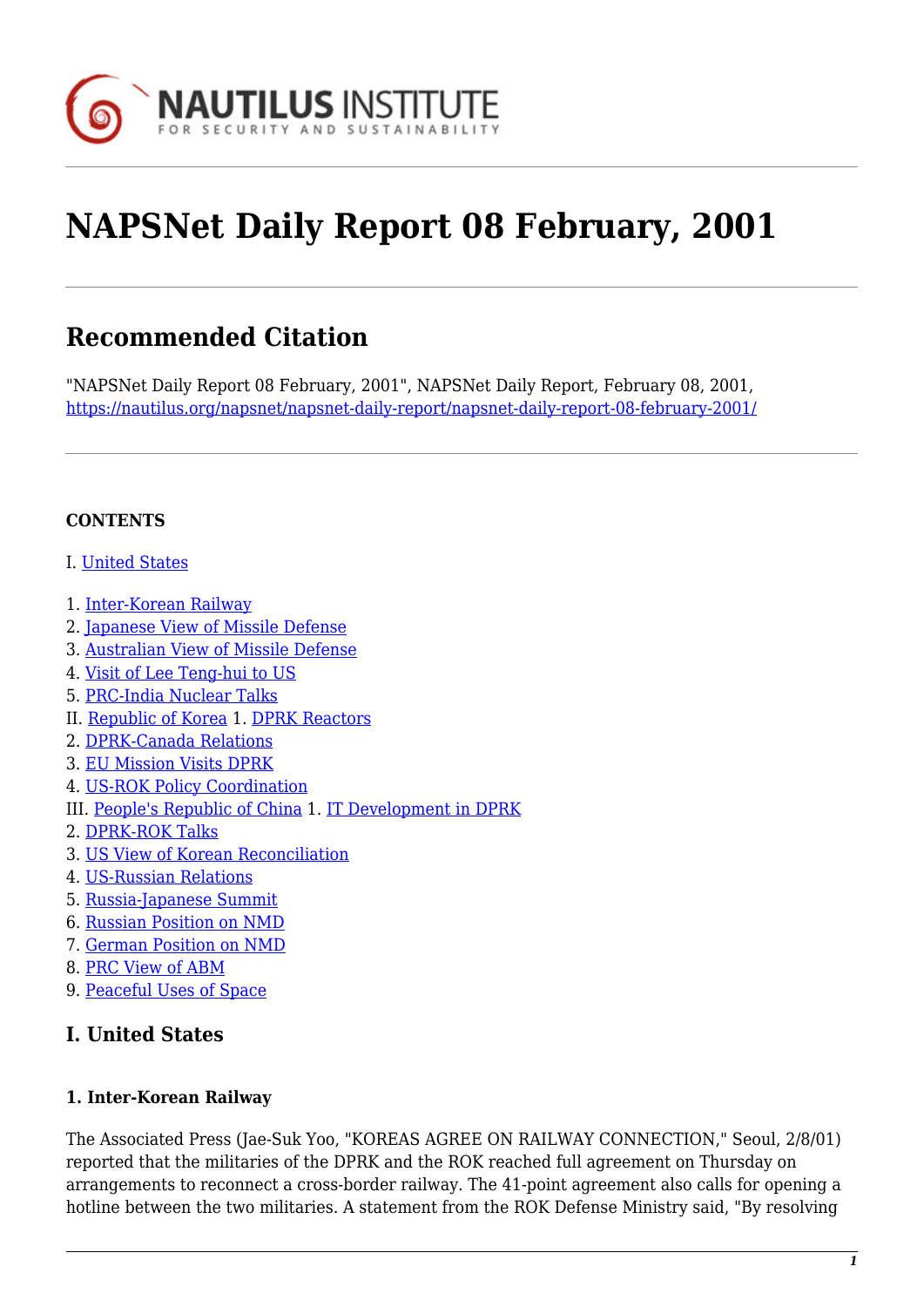all related military issues, South and North have laid the most important foundation for the railway project." Also Thursday, economic officials of the two Koreas opened three days of talks in Pyongyang on measures to help ease the DPRK's chronic energy shortages. ROK officials proposed Thursday that both sides jointly survey the entire peninsula's energy situation.

#### <span id="page-1-0"></span>**2. Japanese View of Missile Defense**

The Washington Post (Doug Struck, "JAPAN DIVIDED ON U.S. CALL FOR MISSILE DEFENSE," Tokyo, 2/8/01) reported that analysts said that the national missile defense system advocated by the US administration is pushing Japan toward a stronger military stance. Takako Doi, leader of Japan's opposition Social Democratic Party, said that a missile defense that involves Japan would "increase Japan's military power. In all the polls, the majority of the population is against strengthening the military. It's important to say no to what we cannot do." Futoshi Shibayama, a military affairs specialist at Aichi Gakuin University in Nagoya, said, "Suppose a missile was launched from North Korea aimed at the United States. If we didn't shoot it down, that would break up the alliance with the United Sates. But to shoot it down would be unconstitutional. I think we should try to introduce a new interpretation of the Japanese constitution. But this would be a big domestic controversy." Seiji Maehara, a legislator and missile defense expert for the main opposition Democratic Party of Japan, said, "We don't know where this will take us. We consider the alliance very important. But we have to convey the Japanese people's anxiety about where we will be taken by the Americans." Toshiro Ozawa, head of the government-sponsored Japan Institute of International Affairs, said, "The problem is the road map from where we are today to a new world is unclear. I think this is the point where many people have reservations." Shinichi Ogawa, senior research fellow at the National Institute for Defense Studies, said, "If the Bush administration tries to merge the TMD [Theatre Missile Defense] and NMD [National Missile Defense], that will be a big challenge for Japan." Hisahiko Okazaki, a longtime diplomat and now head of a research organization in Tokyo, said, "We don't need [a missile defense for Japan.] But America wants the cooperation, and we should always show we are reliable allies. If it costs money, we pay money. For Japan, the supreme target should be the maintenance of the U.S.-Japan alliance." [Ed. note: This article was included in the US Department of Defense's Early Bird news service for February 8, 2001.]

#### <span id="page-1-1"></span>**3. Australian View of Missile Defense**

<span id="page-1-2"></span>Reuters ("AUSTRALIA REBUFFS SHIELD FOES," Canberra, 2/8/01) reported that Australian Foreign Minister Alexander Downer on February 7dismissed PRC concerns about US plans for a missile defense system. He discounted threats from the PRC that it would react to the program by increasing its stock of missiles, noting that the PRC had already said it would modernize its ballisticmissile capacity, which "presumably means to expand it." Downer said, "A lot of the debate here is directed at the United States. I frankly think, an awful lot of the debate should instead be directed not only toward those countries that have got or are developing these missile systems but the countries that have been transferring that missile technology to those countries." For example, he said, Russia has expressed concern, "but Russia is a country that has been involved in the proliferation of missile technology. If there were no missiles, there would be no need for a missile defense system." The Australian opposition Labour Party criticized what it said it viewed as a strengthening of Prime Minister John Howard's support for US plans to develop the missile defense system. Labour's foreign affairs spokesman, Laurie Brereton, said that Downer's comments "leave little doubt that the Howard government is prepared to subordinate its strategic thinking to that of the Bush administration. Missile proliferation is a serious problem, but pushing ahead with national missile defense will leave the world less, rather than more, secure." [Ed. note: This article was included in the US Department of Defense's Early Bird news service for February 8, 2001.]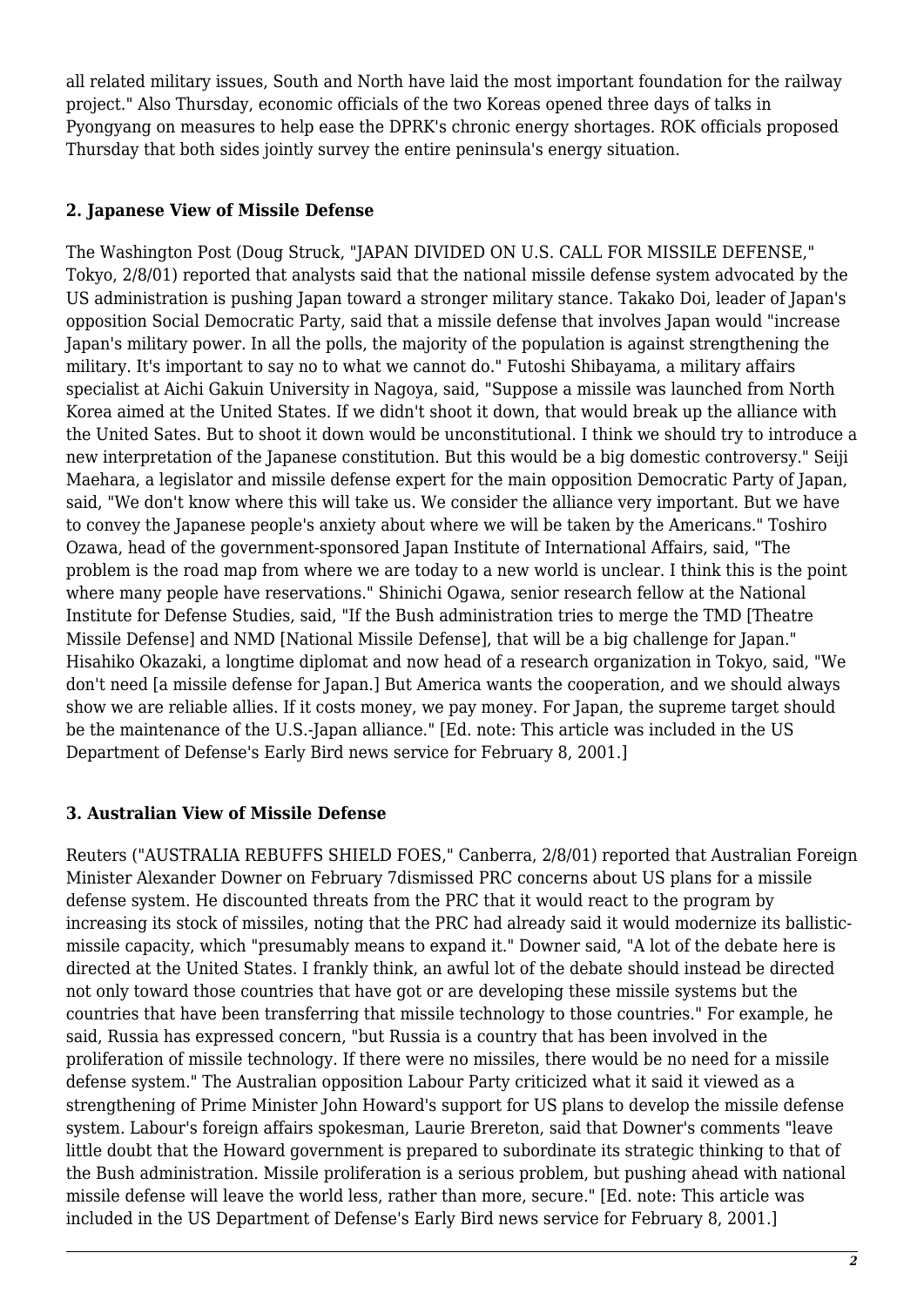#### **4. Visit of Lee Teng-hui to US**

Agence France Presse ("BEIJING SLAMS PLANNED VISIT TO THE US BY TAIWAN'S LEE TENG-HUI," Beijing, 2/8/01) reported that the PRC on Thursday criticized former Taiwan President Lee Teng-hui as an "out and out trouble maker," and strongly warned the US not to allow Lee to visit the US. PRC foreign ministry spokesman Zhu Bangzao said, "The Chinese side firmly opposes the US side allowing Lee Teng-hui to engage in activities in the United States in whatever pretext, in whatever capacity and under whatever name. He is trying once again to visit the United States, it is obvious that he has vicious political purposes aimed at disrupting the relations across the Taiwan Strait and China-US bilateral relations." Liu Tai-ying, former chairman of the Kuomintang party's business management committee during Lee's tenure as party chairman, said last week that Lee had been invited to the US by his alma mater Cornell University.

#### <span id="page-2-0"></span>**5. PRC-India Nuclear Talks**

Agence France Presse ("INDIA AND CHINA MOVE TO END HOSTILITY WITH SECURITY DIALOGUE," New Delhi, 2/8/01) and Reuters ("INDIA, CHINA START TALKS ON NUCLEAR ISSUES," New Delhi, 2/8/01) reported that Indian foreign ministry spokesman R.S. Jassal said that India and the PRC on Thursday concluded a second round of security. The talks were led by Wang Yi, Assistant Minister in the PRC foreign ministry, and Indian Additional Secretary T.C.A. Rangachari. Jassal said that the meeting ended on a "forward-looking" note and "It is in a spirit of friendship that the two sides discussed their anxieties and worries.... They discussed regional and international security concerns, disarmament and export control policies." Foreign affairs expert C. Raja Mohan said that India remained "deeply troubled" over PRC military help to Pakistan which. Mohan said, "The big question is whether New Delhi will try and find a way to manage their nuclear divergence better, which has cast a shadow on their ties."

### <span id="page-2-1"></span>**II. Republic of Korea**

#### <span id="page-2-2"></span>**1. DPRK Reactors**

The Korea Herald (Kim Ji-ho, "KEDO CONSIDERS NUCLEAR REGULATORY SYSTEM FOR NORTH KOREA REACTORS," Seoul, 02/07/01) reported that the DPRK and the Korean Peninsula Energy Development Organization (KEDO) are discussing establishing a nuclear regulatory system to ensure the safe operation of atomic power plants being built in the DPRK, outgoing US Ambassador to the ROK Stephen Bosworth said Tuesday.

#### <span id="page-2-3"></span>**2. DPRK-Canada Relations**

<span id="page-2-4"></span>The Korea Times (Son Key-young, "N. KOREA TO OPEN EMBASSY IN OTTAWA," Seoul, 02/07/01) reported that the DPRK is poised to open a resident embassy in Ottawa soon, as it established diplomatic ties with Canada Tuesday, an ROK Foreign Affairs-Trade Ministry official said Tuesday. "The North Korean side is set to establish a resident mission in Canada. The Canadian side decided not to open an embassy there, while designating its mission in Beijing to take care of North Korean affairs," he said. However, the two sides are expected to launch further discussions on the timing of the embassy's opening and its size, he added. Welcoming the establishment of diplomatic ties, the Seoul government hopes that the new diplomatic ties will positively contribute to inter-Korean reconciliation, he said.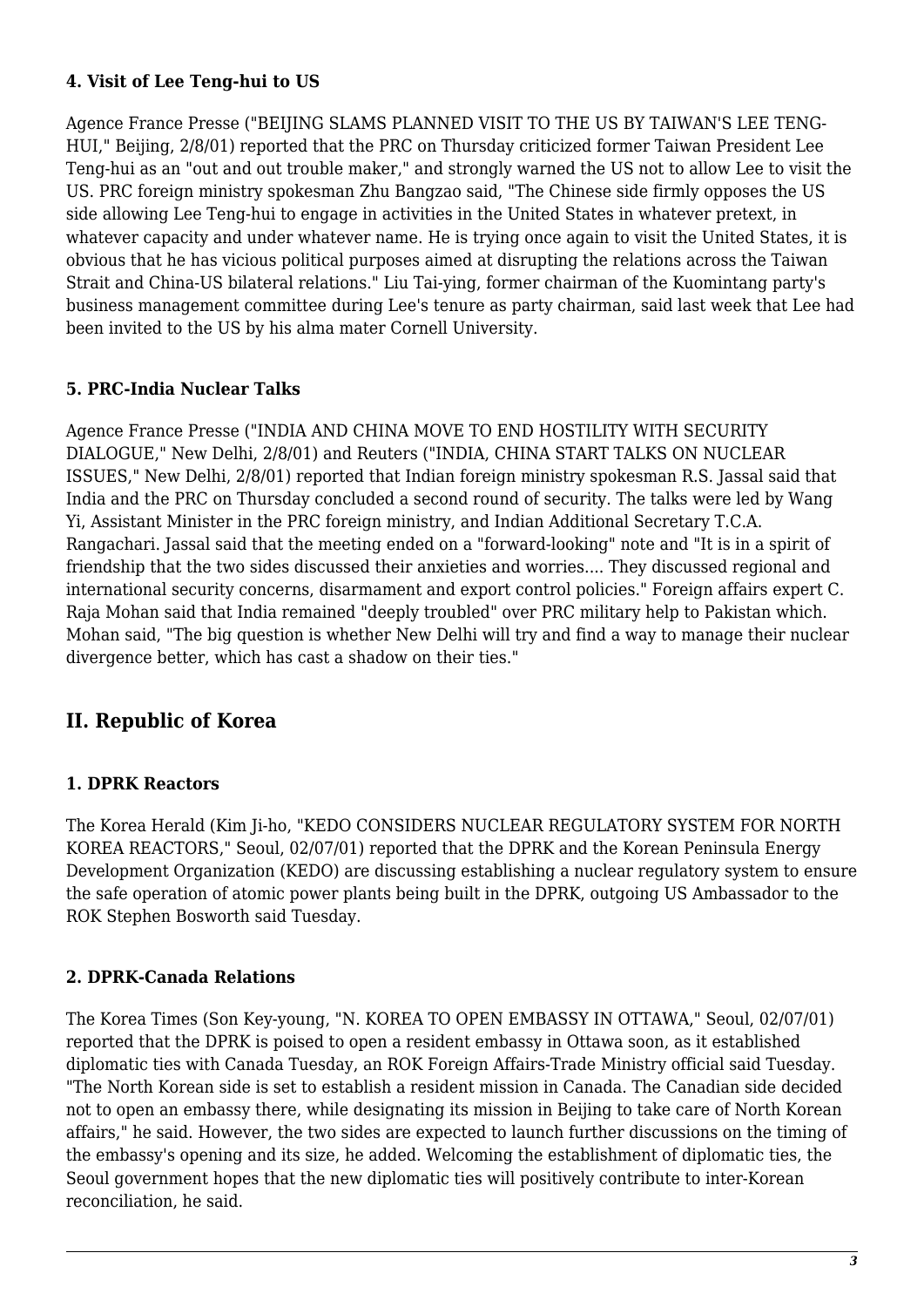#### **3. EU Mission Visits DPRK**

The Korea Times (Oh Young-jin, "EU ECONOMIC MISSION ARRIVES IN PYONGYANG," Seoul, 02/05/01) reported that an economic mission from the European Union (EU) arrived in Pyongyang on Tuesday, the DPRK Central Broadcasting reported. However, the broadcaster did not give further details. The three-member group will reportedly stay for about two weeks to inspect the DPRK's agricultural and energy industries. EU officials said on Monday that the European Commission will study the possibility of providing technical assistance to the DPRK based on the outcome of the team's inspection.

#### <span id="page-3-0"></span>**4. US-ROK Policy Coordination**

Chosun Ilbo (Kwon Dae-yeol, "US TO FORM JOINT CONSULTATIVE BODY ON NK," Seoul, 02/06/01) reported that Lee Jong-binn, the ROK Minister of Foreign Affairs and Trade, and Colin Powell, the US Secretary of State, held talks on Wednesday and agreed to establish an ROK-US senior consultative body to promote cooperation in policies toward the DPRK and to hold summit talks between the two nations in the near future. The two will issue a joint statement. An ROK government official said that Lee and Powell agreed that the summit meeting between Presidents Kim Dae-jung and George W. Bush will take place in March.

## <span id="page-3-1"></span>**III. People's Republic of China**

#### <span id="page-3-2"></span>**1. IT Development in DPRK**

People's Daily ("DPRK SETS UP NATIONAL COMPUTER NET," 02/01/01, P7) reported that the DPRK in the recent years has devoted great efforts to developing a computer net. Xinhua News Agency said that its "Light" Science and Technology Net has covered the whole nation and its scale and size continues to spread. According to DPRK media, the "Light" is mainly supported by the DPRK Central S and T News Agency, Kim Il-sung University and all level of governmental departments' nets. Computers in research institutes, universities and enterprises are also linked to the "Light".

#### <span id="page-3-3"></span>**2. DPRK-ROK Talks**

Xinhua News Agency ("REUNION ISSUE STALLS TALKS," Seoul, 01/31/01) reported that a second day of Red Cross talks between the DPRK and ROK stalled on January 30 over differences on agreeing a regular meeting place for separated families. DPRK news reports said there was a consensus on the need for a permanent meeting place for separated families. The ROK favors Panmunjom, but the DPRK opts for Mt Kumgang. However, Xinhua reported that the Red Cross meeting agreed on January 29 to hold a third round of reunions for separated families on February 26-28 and to exchange letters on March 15.

#### <span id="page-3-4"></span>**3. US View of Korean Reconciliation**

China Daily ("ENGAGEMENT POLICY BACKED," Seoul, 02/01/01, P8) reported that the new team in the US Republican administration vowed to support the ROK's reconciliation with the DPRK. New US Secretary of State Colin Powell said recently that the US would support the "historic reconciliation" that the ROK has begun with the DPRK. He added, that US will thoroughly review its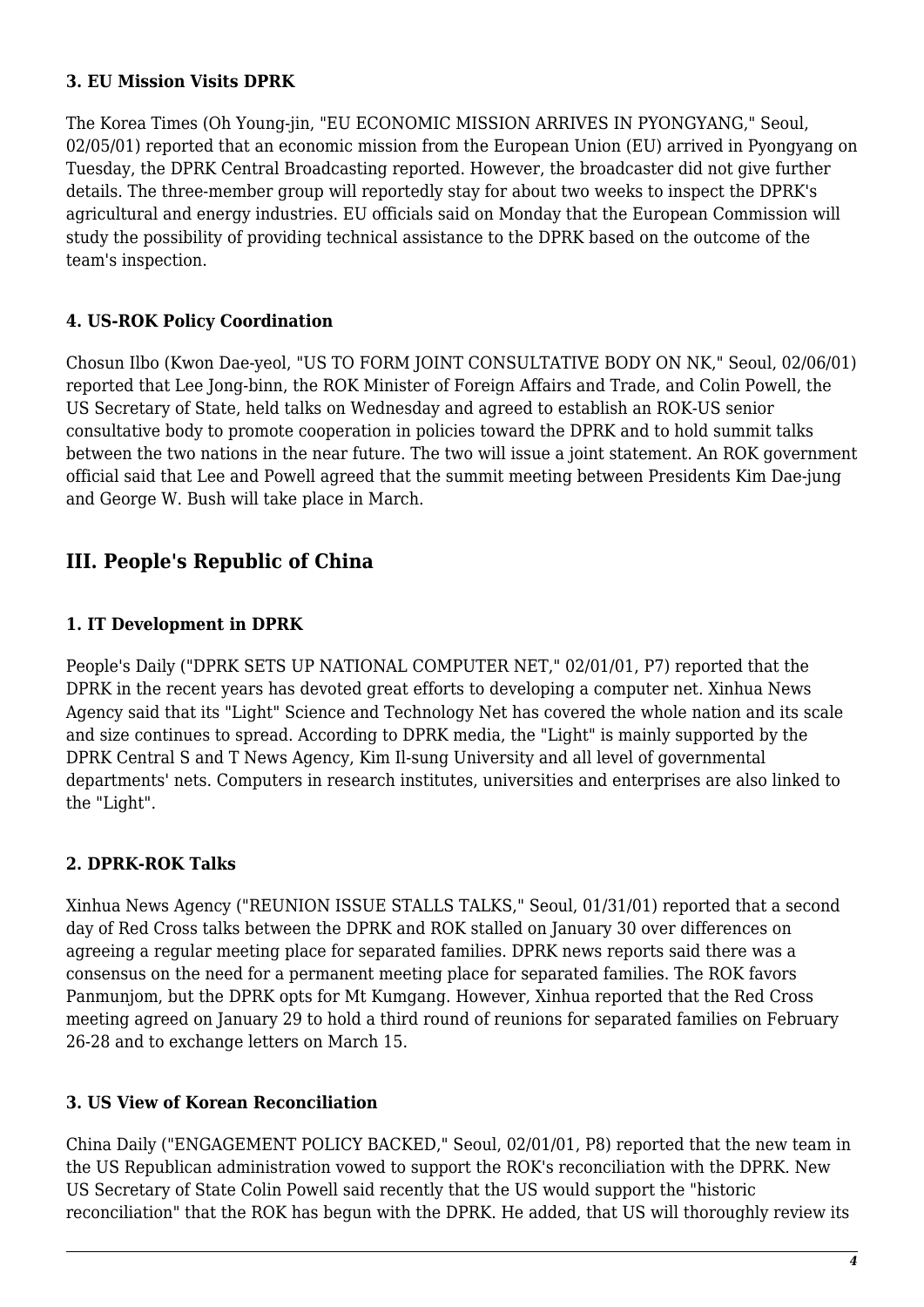relationship with the DPRK. Xinhua News Agency said that ROK Foreign Minister Lee Joung-binn will meet Powell in Washington next week to discuss those issues ahead of a visit by President Kim in March. "We are not contemplating rapid reunification, but reconciliation over a long period of time. The ROK is playing for reunification on the installment plan," said Stephen Bosworth, US ambassador to the ROK, whose three-year term ends next month. According to foreign analysts' estimation, rapid reunification would cost anywhere from US\$100 billion to 10 times that figure. International aid and investment will in large part be funneled into the DPRK through the ROK. Bosworth commented that "this means the ROK economy itself must be strong, transparent and market based." "The North needs to create a set of conditions that allows foreign companies to go there and make a legitimate return on their investments," he added. The ROK public also needs to see greater advantages to go with the costs in the form of reduced military tensions, increased people contacts and economic benefits, Bosworth said.

#### <span id="page-4-0"></span>**4. US-Russian Relations**

Xinhua News Agency ("IVANOV TO MEET POWELL SOON," Moscow, 02/01/00) reported that the Russian Foreign Ministry said on January 31 that Russian Foreign Minister Igor Ivanov will meet new US Secretary of State Colin Powell in the near future. The Ministry said in a statement that the two men had spoken on the telephone and agreed to meet to exchange views on all areas of US-Russian cooperation. US State Department spokesman Richard Boucher told reporters in Washington that the two men had a good conversation but declined to say what topics they discussed.

#### <span id="page-4-1"></span>**5. Russia-Japanese Summit**

Xinhua News Agency ("PUTIN-MORI MARCH MEETING POSTPONED: JAPAN MEDIA," Tokyo, 01/31/01) reported that, according to Japanese media reports on January 30, hopes are fading for a meeting between Japanese Prime Minister Yoshiro Mori and Russian President Vladimir Putin in Russia next month. The March summit could be delayed until at least May, Kyodo news agency said, quoting Japanese government sources. Analysts said the delay was most likely due to a lack of progress toward resolving a territorial dispute involving four tiny Russian-held islands just north of Japan's northernmost main island of Hokkaido.

#### <span id="page-4-2"></span>**6. Russian Position on NMD**

People's Daily (Huang Yong, "RUSSIA REITERATES ITS OPPOSITION TO US NMD," Munich, 02/06/01, P3) reported that in the 37th Munich Security Policy Conference on February 4, Secretary of the Russian Security Commission Sergei Ivanov reiterated Russia's position on US National Missile Defense (NMD) development. He said that the most important factor of international security in the new century is to maintain strategic stability, and that the ABM Treaty is the base of this stability. However, he pointed out, the US system was liable to destroy the balance of strategic, defensive and offensive weapons and lead to a new arms race. Colonel-General Valery Manilov, Russia's first Deputy Chief of Staff, told Itar-Tass News Agency that an alternative Russian system involving NATO and the European Union would leave the military balance untouched and serve the same purpose of eliminating the threat of missile strikes by "so-called rogue regimes."

#### <span id="page-4-3"></span>**7. German Position on NMD**

Xinhua News Agency ("US ARMS MOVE TOPS AGENDA AT RUSSIA-GERMAN MEETINGS,"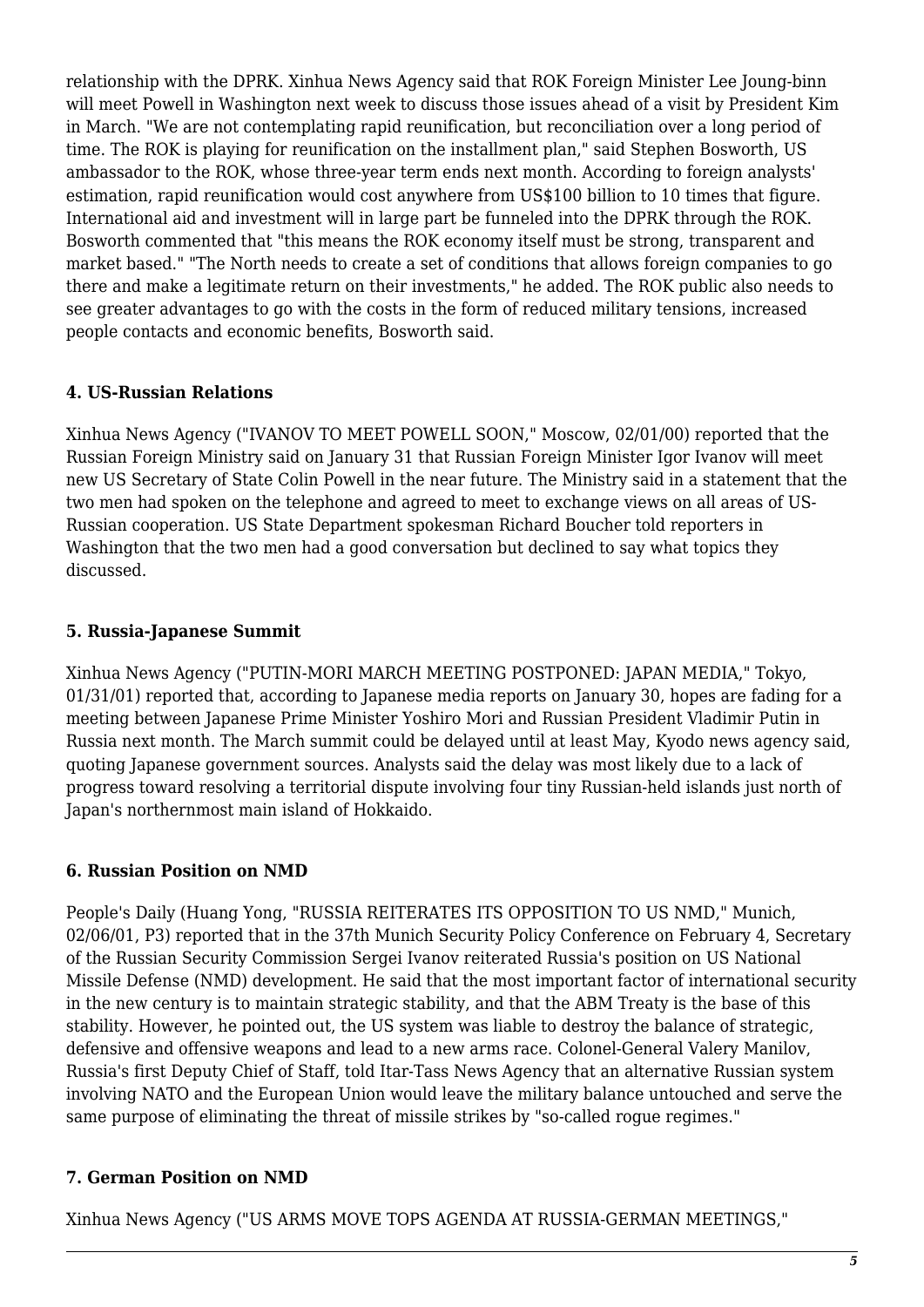Moscow, 01/31/01) reported that German Defense Minister Rudolf Scharping opened a day of talks in Moscow on January 30 with Russian officials, making it plain that their top concern is the proposed US missile defense program. Scharping shares the reservations of most European NATO members about the Bush administration proposal to build an anti- missile shield and the amendments it will almost certainly require to the 1972 Anti-Ballistic Missile Treaty. Sharping told a German newspaper last week that he viewed NMD as unrealistic. He has called on Bush to discuss the proposal with US European allies.

#### <span id="page-5-0"></span>**8. PRC View of ABM**

Jiefang Daily (Shen Dingli, "WILL THE US WITHDRAW FROM ABM?" 02/06/01, P3) carried a commentary on the fate of Anti-Ballistic Missile (ABM) Treaty. On the one hand, Russia strongly opposes US NMD deployment, warning that it would stimulate a new round of arms race. Meanwhile, Russia does not want to see the US quit the ABM, as this would enable the US to develop and deploy NMD freely. Under such circumstances, Russia has indicated that it is desirable to reach consensus with the US on ABM issue if nuclear disarmament could be furthered. If there is a compromise between the two, the US would have no need to withdraw. On the other hand, the US is unlikely to implement NMD deployment if it cannot secure support from major allies. US Secretary of Defense Donald Rumsfeld has already placed the work to convince NATO allies on his agenda. It has been circulated across the Atlantic that opposition from NATO would be lessened should missile defense be extended to European NATO countries. In this connection, whether the US needs to withdraw from ABM depends upon what it could provide to NATO allies in terms of security protection.

#### <span id="page-5-1"></span>**9. Peaceful Uses of Space**

Jiefang Daily ("RUSSIA SUGGESTS TO HOLD MEETINGS ON PAROS," Geneva, 02/02/00, P5) reported that in a speech to the United Nations Conference on Disarmament on February 1, Russian Foreign Minister Igor Ivanov said that Russian President Putin suggested to hold an international conference led by the UN on PAROS (Preventing Arms Race in Outer Space) this spring. He said that Russia is preparing to negotiate with the US on START III. He stressed that Russia is willing to cut down its nuclear warheads to 1500 or even less on the precondition that the 1972 ABM Treaty should be preserved and strengthened. Russia suggested a set of constructive political and diplomatic measures as an alternative to the US shield, which include establishing a data exchange center in Moscow for missile launching, setting up a global control system to prevent missile and technology proliferation, and cooperating widely and internationally in the missile defense field.

The NAPSNet Daily Report aims to serve as a forum for dialogue and exchange among peace and security specialists. Conventions for readers and a list of acronyms and abbreviations are available to all recipients. For descriptions of the world wide web sites used to gather information for this report, or for more information on web sites with related information, see the collection of [other](http://nautilus.org/kiosk/weblinks.html) [NAPSNet resources.](http://nautilus.org/kiosk/weblinks.html)

We invite you to reply to today's report, and we welcome commentary or papers for distribution to the network.

Produced by [the Nautilus Institute for Security and Sustainable Development](http://nautilus.org/admin/about.html) in partnership with: International Policy Studies Institute Seoul, Republic of Korea Center for American Studies, [Fudan University](http://www.fudan.edu.cn/English/nsindex.html), Shanghai, People's Republic of China